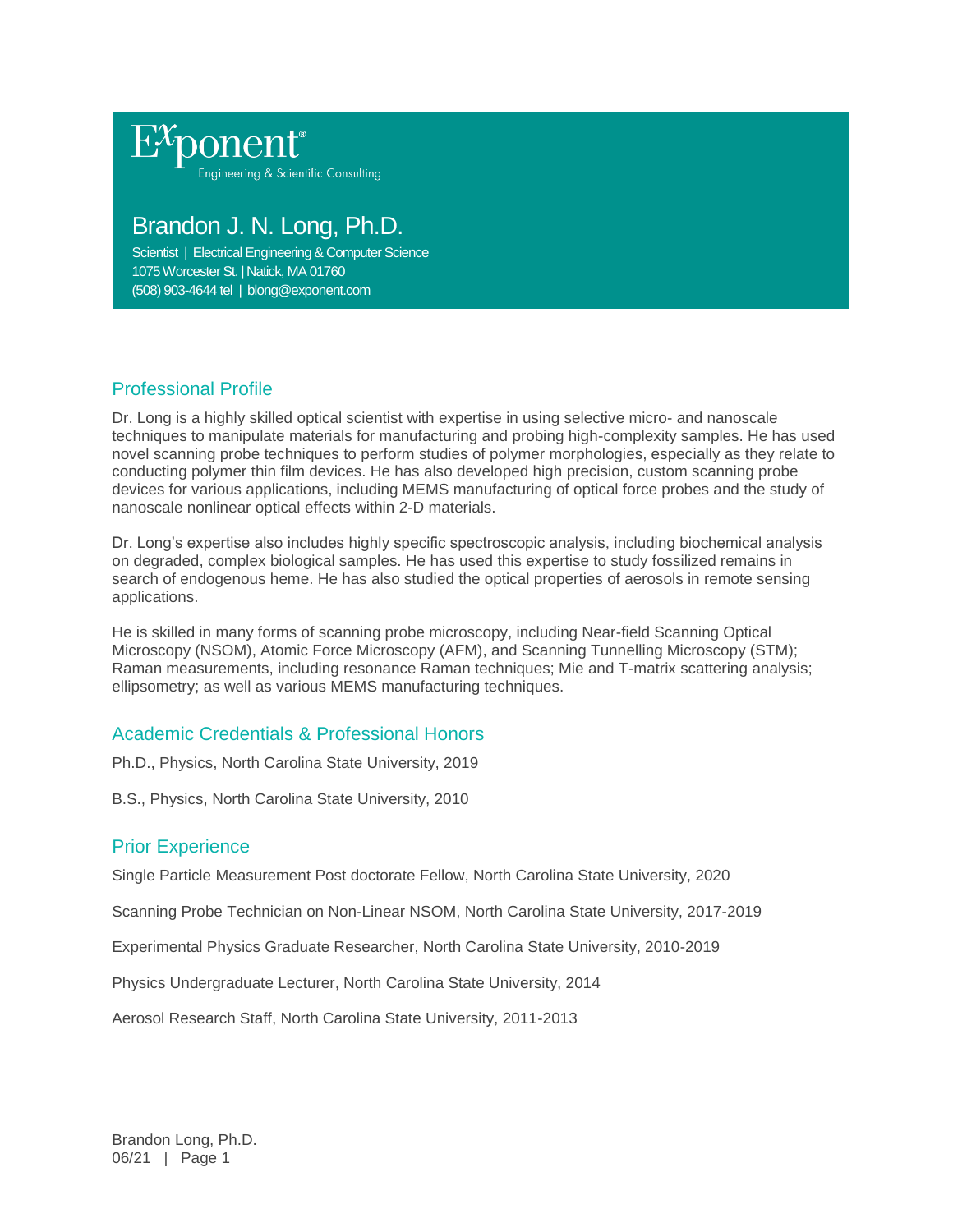### Professional Affiliations

American Physics Society (APS)

Society for Photonics and (SPIE)

#### Languages

German

#### **Publications**

Long, B. (2019). Morphology, Chemistry and Domain Studies of Disparate Mesoscale Organic Systems: Patterned Conjugated Polymers and Preserved Ancient Molecules. North Carolina State University.

Hallen, H. D., & Long, B. J. (2019, September). Resonance Raman techniques for complex biological systems. In Ultrafast Nonlinear Imaging and Spectroscopy VII (Vol. 11122, p. 111220N). International Society for Optics and Photonics.

Hallen, H. D., Long, B. J., Hook, D. A., Pangle, G. E., & Philbrick, C. R. (2013, May). Multistatic lidar measurements of non-spherical aerosols. In Laser Radar Technology and Applications XVIII (Vol. 8731, p. 87310P). International Society for Optics and Photonics.

Long, B. J., Hook, D. A., Pangle, G. E., Hallen, H. D., & Philbrick, C. R. (2013, May). Using a laser aureole to study aerosols. In Laser Radar Technology and Applications XVIII (Vol. 8731, p. 87310O). International Society for Optics and Photonics.

Hook, D. A., Pangle, G. E., Long, B. J., Philbrick, C. R., & Hallen, H. D. (2013, May). Understanding lidar returns from complex dust mixtures. In Laser Radar Technology and Applications XVIII (Vol. 8731, p. 87310M). International Society for Optics and Photonics.

Hallen, H. D., Long, B. J., Hook, D. A., Pangle, G. E., & Philbrick, C. R. (2013, May). Multistatic lidar measurements of non-spherical aerosols. In Laser Radar Technology and Applications XVIII (Vol. 8731, p. 87310P). International Society for Optics and Photonics.

#### **Presentations**

Brandon J.N. Long, Wenxia Zheng, Mary Schweitzer, Hans D. Hallen; Resonance Raman Measurements on Fossilized Remains show Ancient Heme-Globin Complex, APS March Meeting, March 2021

Brandon J.N. Long, Wenxia Zheng, Mary Schweitzer, Hans D. Hallen; Resonance Raman Imagery of Semi-Fossilized Soft Tissues, SPIE Optics + Photonics, August 2018 (Invited)

Brandon J.N. Long, Evan R. Adamek, Hans D Hallen; Direct nanoscale patterning of in-plane-aligned polymer via split-tip NSOM, APS March Meeting 2019

Ling Li, Shuang Fang Lim, Alexander Puretzy, Brandon J.N. Long, Robert Riehn, Hans D. Hallen; DNA methylation detection using UV nano bowtie enhanced Raman spectroscopy, SPIE Optics + Photonics, August 2018

Brandon J.N. Long, D. A. Hook, Garret E. Pangle, Hans D. Hallen, C. Russell Philbrick; Using a laser aureole to study aerosols, SPIE DSS, May 2013.

Hans D. Hallen, Brandon J. N. Long, D. Adam Hook, Garrett E. Pangle, and C. Russell Philbrick; Multistatic lidar measurements of non-spherical aerosols, SPIE DSS, May 2013.

Brandon Long, Ph.D. 06/21 | Page 2